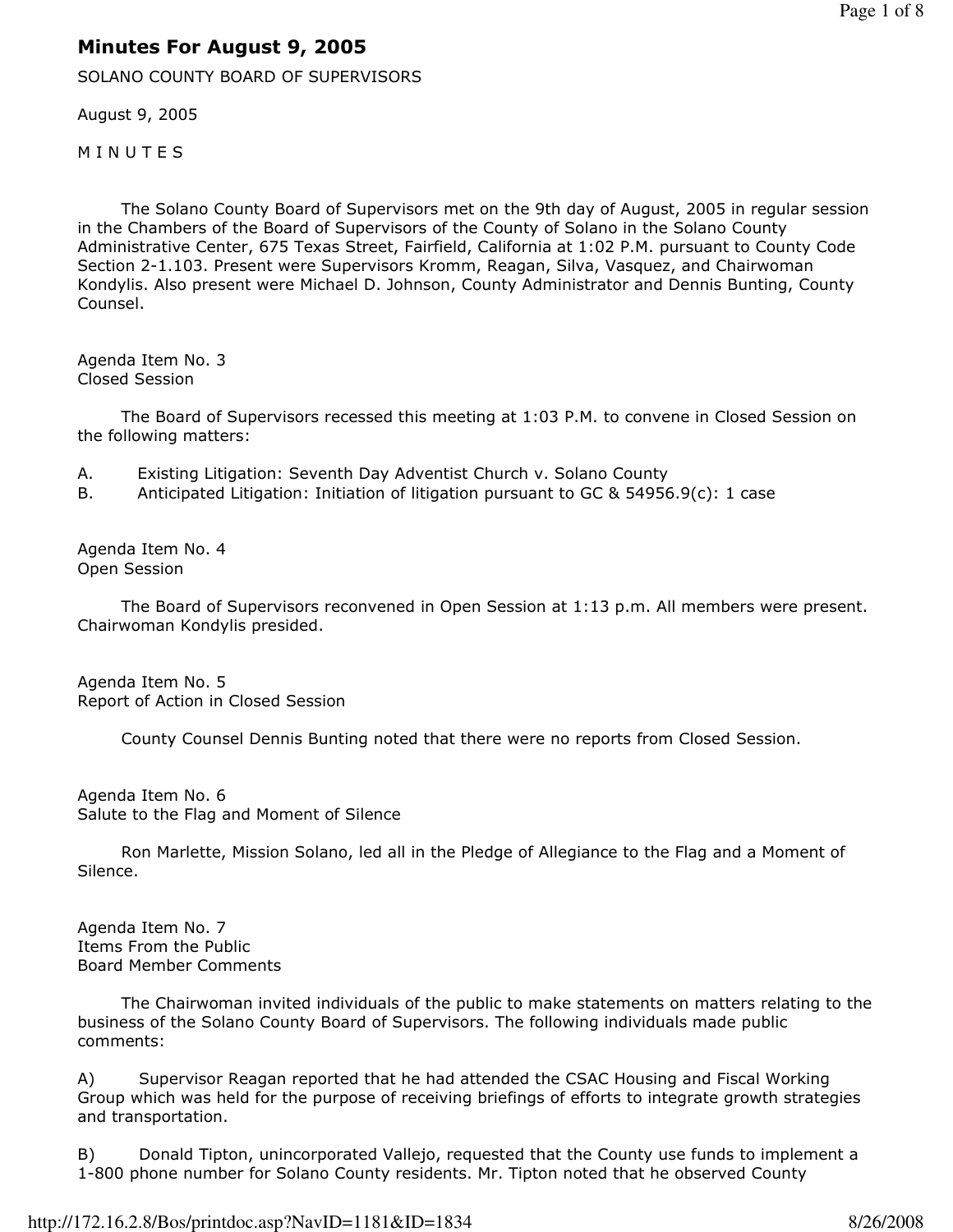employees parking in the public parking area of the County parking garage and requested that a temporary parking permit be included in his agenda packet. Mr. Tipton apprised the Board that the videotaped meetings of the Board of Supervisors were not being shown on a timely basis and noted the need for a Code Compliance Officer.

C) Supervisor Vasquez requested that this meeting of the Board of Supervisors be adjourned in memory of James "Jim" Whalen, Patricia Ann O'Dowd, Zola Bommersbach, and Bueford Moore for their contributions to the community.

Agenda Item No. 8 Additions to or Deletions from the Agenda

There were no additions to or deletions from the agenda.

Agenda Item No. 9 Public Comment on Consent Calendar

 The Chairwoman invited individuals of the public to make public comment on Consent Calendar Items. The following comments were received:

A) Donald Tipton, unincorporated Vallejo, noted that he preferred discussion minutes vs action minutes of the Solano County Board of Supervisors.

B) Item No. 15 - First 5 Solano Readiness initiative funding increase to read \$181,350 and not \$183,000.

C) Item No. 16A – Resolution support new facility for Mission Solano – second Whereas to read "on any given night there are many homeless individuals in Solano County, including families with children."

D) Ron Marlette, Mission Solano, thanked the Board for their support and the necessity to break the cycle of homelessness and addiction.

E) Supervisor Reagan requested that the County Administrator be directed to write a letter urging the State Legislature to take action to fully reimburse counties for the cost of the November 8, 2005 statewide special election.

Agenda Item No. 10 Approval of Agenda

 Approved the Solano County Board of Supervisors' agenda as submitted with the following amendment:

Item No. 17B – Submittal of a grant application to the Archstone Foundation and the execution of the grant agreement related to the Elder Abuse and Neglect Initiative Grant removed from the Consent Calendar.

MOTION: Vasquez. SECOND: Reagan. AYES: Kromm, Reagan, Silva, Vasquez, Kondylis.

# Consent Calendar

Acted on the following Consent Calendar items:

- 12. Approved the minutes of the following Board of Supervisors' meetings:
	- A) Board of Supervisors: June 28, 2005; July 26, 2005; August 2, 2005

## http://172.16.2.8/Bos/printdoc.asp?NavID=1181&ID=1834 8/26/2008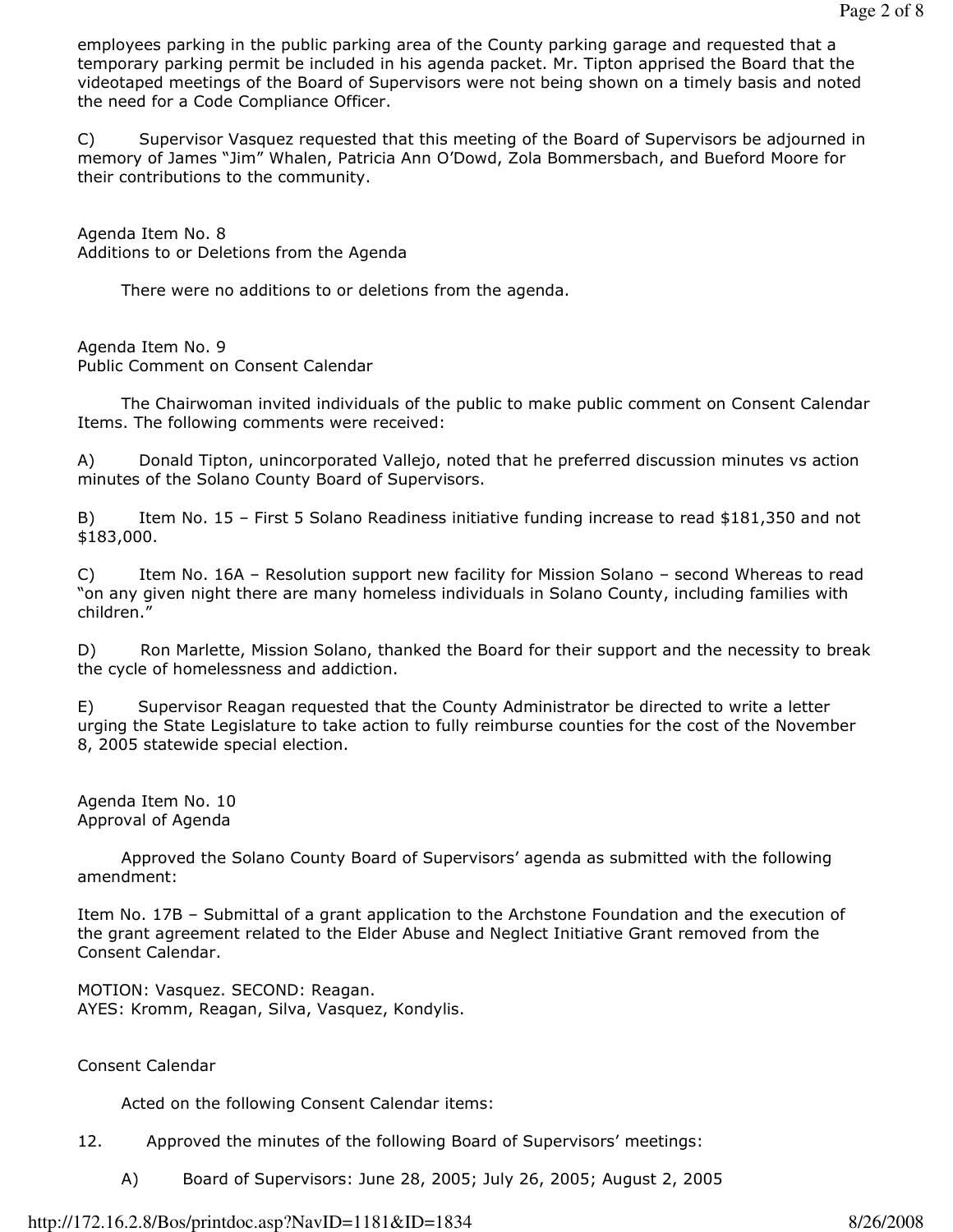- B) Budget Hearings: June 27, 2005; June 28, 2005
- C) Rural North Vacaville Water District: July 26, 2005
- D) Solano County Parks Tour 2005: July 27, 2005

13A. Approved amendment to agreement with CherryRoad Technologies, Inc. for \$38,400 to provide additional assistance in implementation of the PeopleSoft Time and Labor application for the period ending September 30, 2005.

13B. Authorized the Registrar of Voters to consolidate the following cities and districts with the Special Statewide Election on November 8, 2005. Unless otherwise stated, all offices have four year terms and are elected at large:

- A) Benicia Unified School District, (3) Governing Board Members
- B) Davis Joint Unified School District, (3) Governing Board Members

C) Dixon Unified School District, (4) Governing Board Members, one of which is a two year term D) Fairfield-Suisun Unified School District, (3) Governing Board Members

E) Travis Unified School District, Areas 1 and 2, (3) Governing Board Members (one in Area 1 and two in Area 2), qualify by area but elected at large

F) Vacaville Unified School District, Areas 1 and 2 (3) Governing Board Members (one for Area 1 and two for Area 2), qualify by area but elected at large

G) Vallejo City Unified School District, (3) Governing Board Members

H) Winters Joint Unified School District, Area 1 (3) Governing Board Members, qualify by area but elected at large

I) Solano County Board of Education, Areas 3, 4 and 6, (3) Governing Board Members, (1 for each area) elected by trustee area

J) Yolo County Board of Education, Area 5, (1) Governing Board Member, elected by trustee area

- K) City of Benicia, (2) Councilmembers
- L) City of Fairfield, (1) Mayor, (2) Councilmembers, Measure E
- M) City of Vallejo, (3) Councilmembers
- N) Cordelia Fire Protection District, (3) Directors
- O) Solano Irrigation District, Division 1 and 5, (2) Directors, qualify by area but elected at large
- P) Maine Prairie Water District, (3) directors

Q) North Delta Water Agency, Division 3 and 5, (2) Directors (one for each division), elected by division

R) Solano County Committee on School District Organization, Measure F

14. Accepted the Solano County Treasurer's Quarterly Report for the period of April 1, 2005 through June 30, 2005.

15. Approved and authorized Chairwoman Kondylis to sign amendments to contracts with Dixon, Vacaville, Fairfield-Suisun and Vallejo Unified School Districts for an increase in funding of \$181,350 for the First 5 Solano School Readiness initiative to provide health-related services as follows:

A) Dixon Unified School District: Extend the term of the contract by 9 months, from October 1, 2005-September 30, 2007 to October 1, 2003-June 30, 2008 and increase the contracted limit by \$51,750 from \$800,000 to \$851,750 to provide health related services and ensure four full years of operation of the Silveyville Primary School/Dixon School Readiness Program.

B) Vacaville Unified School District: Extend the term of the contract by 9 months, from February 1, 2004-January 31, 2008 to February 1, 2004-October 31, 2008 and increase the contracted limit by \$30,000, from \$800,000 to \$830,000 to provide health related services and ensure four full years of operation of the Markham Elementary School/Dixon School Readiness Program.

C) Fairfield-Suisun Unified School District: Increase the contracted limit by \$45,000, from \$837,044 to \$882,044 to provide health-related services and ensure four full years of operation of the Anna Kyle Elementary/Fairfield School Readiness Program.

D) Vallejo City Unified School District: Extend the term of the contract by 9 months, from October 1, 2003-September 30, 2007 to October 1, 2003-June 30, 2008 and increase the contracted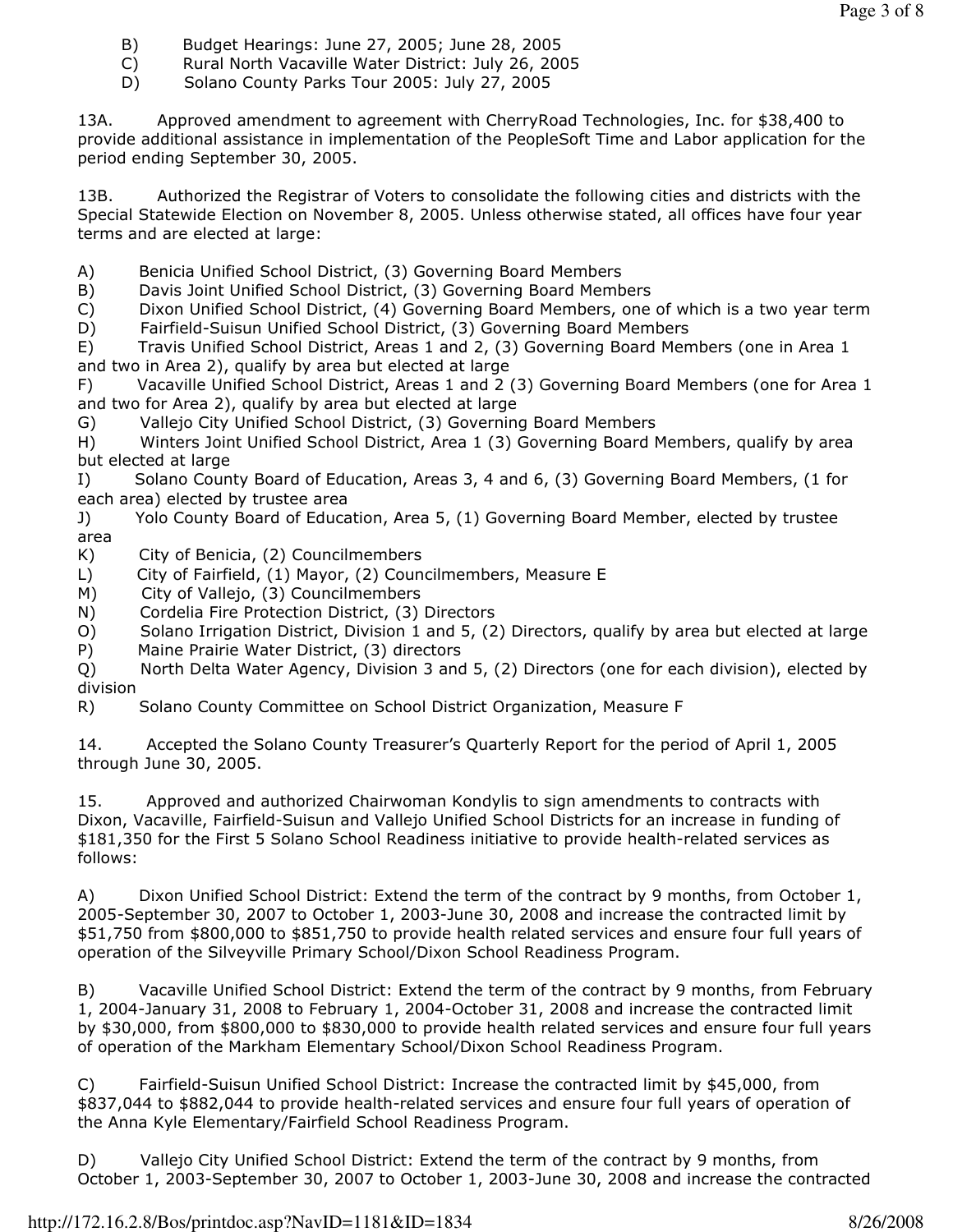limit by \$54,600, from \$800,000 to \$854,600 to provide health-related services and ensure four full years of operation of the Loma Vista Elementary/Vallejo School Readiness Program.

16A. Adopted and authorized Chairwoman Kondylis to sign Resolution No. 2005-182 in support of a new facility for Mission Solano to provide transitional housing and homeless services in Fairfield. (see Resolution Book)

16B. Approved and authorized Chairwoman Kondylis to sign Tobacco Master Settlement Agreement contract with the Solano Coalition for Better Health for \$119,167 to coordinate health access activities throughout Solano County for the period of August 9, 2005 through June 30, 2006.

17A. Approved and authorized Chairwoman Kondylis to sign Case Management Software maintenance agreement for \$62,500 with ISD Corporation to provide software development services for the period of March 1, 2005 through February 28, 2006.

18A. Adopted and authorized Chairwoman Kondylis to sign Resolution No. 2005-184 authorizing the Department of Resource Management to apply to the Metropolitan Transportation Commission for \$149,000 in Federal Surface Transportation Program (STP) funding for 2006 for the overlay of portions of Cherry Glen Road and Pitt School Road. (see Resolution Book)

18B. Adopted and authorized Chairwoman Kondylis to sign Resolution No. 2005-185 authorizing the Department of Resource Management to apply to the Metropolitan Transportation Commission for \$265,000 in Regional Transportation Improvement Program funding for the design of the Old Town Cordelia Improvement Project. (see Resolution Book)

19. Approved and authorized the President/Executive Director of the Workforce Investment Board of Solano County to sign lease with the State of California – Department of General Services for 1440 Marin Street, Vallejo, for four years from July 1, 2005 to June 30, 2009 in the amount of \$51,733 per year.

MOTION: Vasquez. SECOND: Silva. AYES: Kromm, Reagan, Silva, Vasquez, Kondylis.

Item No. 17B Grant Application to Archstone Foundation

 Adopted and authorized Chairwoman Kondylis to sign Resolution No. 2005-186 resolution authorizing the Chief Probation Officer to submit a grant application to the Archstone Foundation for \$69,362 for a two-year grant period beginning January 2006 and ending December 2007 and the execution of the grant agreement related to the Elder Abuse and Neglect Initiative Grant. Directed staff to baseline the program after the successful model of the City of Vacaville Senior Roundtable and to solicit the leadership assistance of Vice-Mayor Pauline Clancy. (see Resolution Book)

MOTION: Reagan. SECOND: Vasquez. AYES: Kromm, Reagan, Silva, Vasquez, Kondylis.

Agenda Item No. 21A Strategic Plan and Three Year Goals and Objectives

 Received the Status Report on the County's Strategic Plan and Three Year Goals and Objectives.

Agenda Item No. 21B In Case of Emergency (ICE)

Directed staff to review ways to disseminate information to the public regarding a campaign to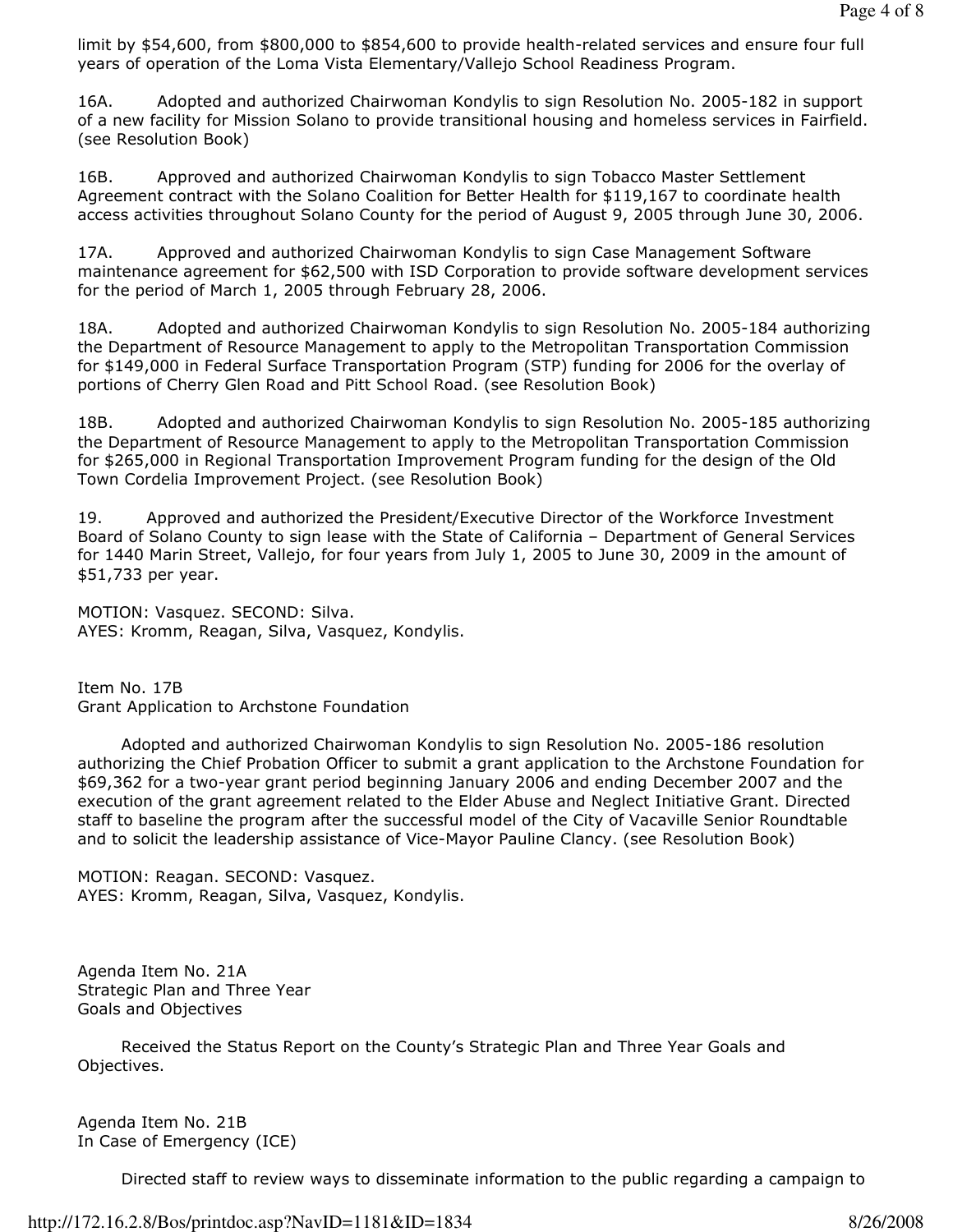encourage people to enter an emergency contact name and number in their mobile phone's memory under the heading "ICE" (In Case of Emergency).

Agenda Item No. 21C Grand Jury Response Purchasing and Procurement Procedures

 Reviewed and approved the response to the Solano County 2004/2005 Grand Jury Final Report on Solano County and Cities Purchasing Procurement Procedures and authorized Chairwoman Kondylis to sign Letter of Response to Judge Foor, Presiding Judge of the Superior Court providing the Board's responses to the Findings and Recommendations pertaining to the County.

MOTION: Kromm. SECOND: Vasquez. AYES: Kromm, Reagan, Silva, Vasquez, Kondylis.

Agenda Item No. 22 Body Removal Services

 Approved and authorized Chairwoman Kondylis to sign contract with J Morris Company for \$80,000 to provide body removal services for the period of September 1, 2005 through August 31, 2007.

Directed Sheriff's Department to continue working with the mortuaries to coordinate services and to provide an update report to the Board.

MOTION: Vasquez. SECOND: Reagan. AYES: Kromm, Reagan, Silva, Vasquez, Kondylis.

Agenda Item No. 23 Appointment Authority

Approved the following:

A) Reappointment of Denese Allen to the Solano County Fair Board of Directors for a term to expire August 1, 2009.

B) Reappointed Dorothy Locke to the In-Home Supportive Services Public Authority Committee for a term to expire August 9, 2009.

C) Reappointed David Hamilton to the Solano County Fair Board of Directors for a term to expire August 1, 2009.

D) Reappointed Alice Cole to the Rio Vista-Montezuma Cemetery District for a term to expire July 30, 2009.

E) Appointed Sabine Goerke-Shrode (representing District 3) and Eugene Tyler (representing District 1) to the Local Mental Health Board for three year terms to expire August 9, 2008.

MOTION: Kromm. SECOND: Reagan. AYES: Kromm, Reagan, Silva, Vasquez, Kondylis.

## Recess

 The Board of Supervisors recessed this meeting at 2:10 P.M. and reconvened at 6:00 P.M. All members were present. Chairwoman Kondylis presided.

## Agenda Item No. 24

http://172.16.2.8/Bos/printdoc.asp?NavID=1181&ID=1834 8/26/2008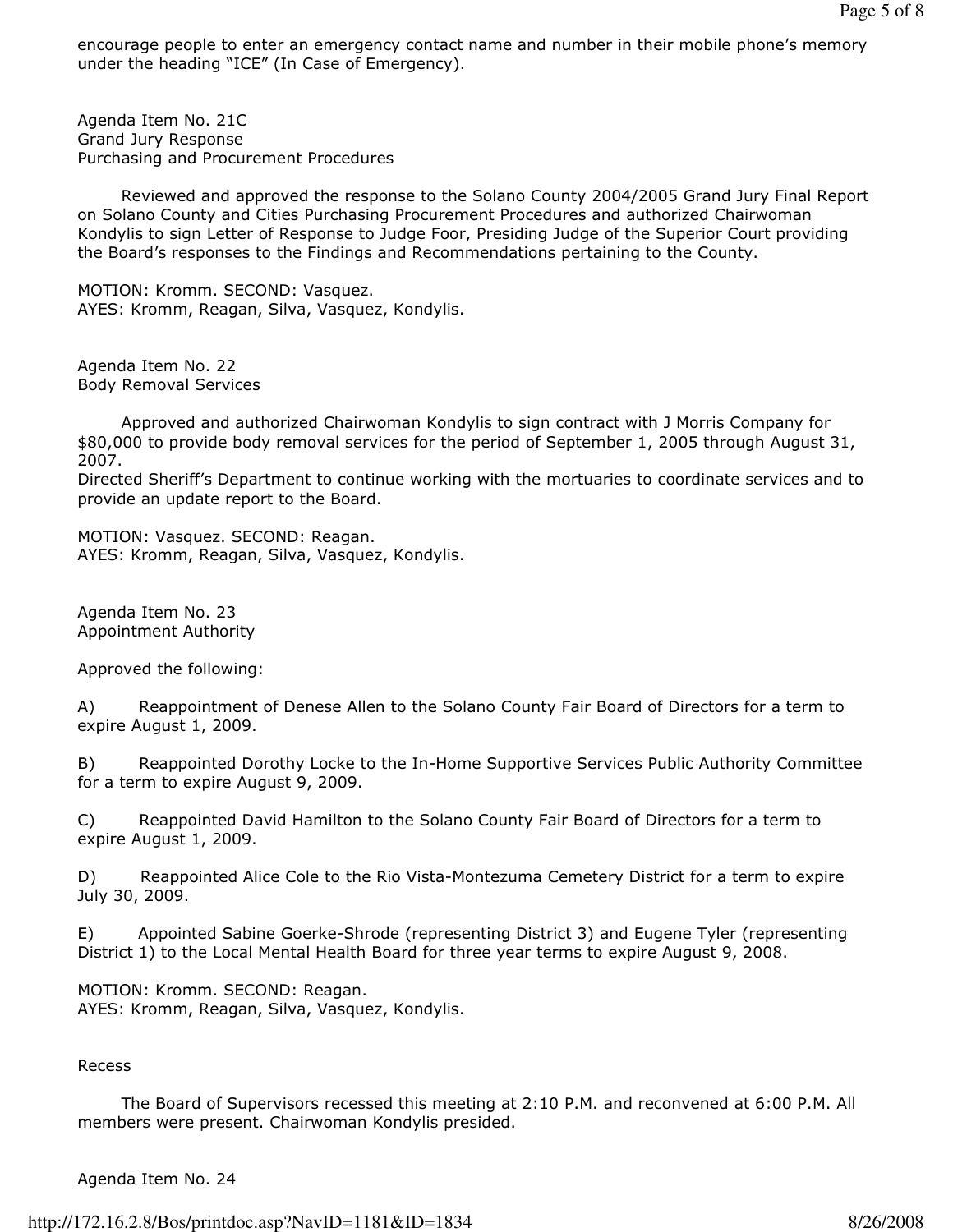Appeal of Planning Commission Decision Potrero Hills Landfill Expansion

 The Board of Supervisors held a public hearing to hear an appeal by Scott W. Gordon, representing Potrero Hills Landfill, Inc. and a separate appeal by Ms. June Guidotti concerning the Planning Commission's decision to deny a major revision to Use Permit U-88-33 and Marsh Development Permit MD-88-09 (Potrero Hills Landfill).

 County Counsel Dennis Bunting recommended that the Board dismiss the appeal filed by June Guidotti as she was not an aggrieved party as the Planning Commission denied the revisions to the use permit and she supported that decision.

 The Board acted to dismiss the appeal filed by June Guidotti concerning the Planning Commission's decision to deny a major revision to Use Permit U-88-33 and Marsh Development Permit MD-88-09 (Potrero Hills Landfill). It was the consensus of the Board to reimburse the filing fee of \$150.00 paid by Ms. Guidotti to file the appeal.

MOTION: Vasquez. SECOND: Silva.

AYES: Kromm, Reagan, Silva, Vasquez, Kondylis.

Chairwoman Kondylis opened the hearing to the public.

 Ron Glas, Principal Planning for Solano County Department of Resource Management, provided an overview of the decision process; Christina Radcliff provided a description of the project; Doug Brown, EDAW, provided an overview of the Environment Impact Report, and Christina Ratcliffe provided an overview of the Planning Commission's proceedings and their basis for the denial.

 Doug Brown, EDAW, reviewed the purpose of the Environmental Impact Report (EIR), the CEQA process, role of responsible agencies, and impacts and mitigation measures. Mr. Brown reviewed the mitigation monitoring and EIR impact conclusions.

 Christina Ratcliffe reviewed the Solano County Planning Commission proceedings held during seven public hearings and three meetings held by the Airport Land Use Commission which found the project to be consistent with the Travis Land Use Compatibility Plan. Ms. Ratcliffe noted that the Planning Commission hearing of June 23, 2005, by a 3-2 vote, denied the proposed project and declined to certify the EIR. Ms. Ratcliffe reported that the Solano County Planning Commission found the EIR to be inadequate as there was not a reasonable range of alternatives, air quality impacts not fully evaluated, and that the project was inconsistent with the Suisun Marsh Local Protection Program.

 Ms. Ratcliffe reviewed the appeal received from Scott W. Gordon, representing Potrero Hills Landfill, Inc. (PHLF) of the Planning Commission's decision.

 Staff noted that the Board of Supervisors would need to determine if the EIR was legally adequate under CEQA, determine if the required Findings for the revisions to the Use Permit and the Marsh Development Permit could be made, and if not, would need to affirm the Planning Commission's denial of the project.

 Staff reviewed the alternatives that may be taken by the Board which included: 1) affirm the Planning Commission action by making the required findings denying the appeal and adopting the proposed resolution; 2) uphold the appeal of Potrero Hills Landfill, Inc., certify the EIR, and approve the requested modifications to Use Permit U-88-33 and Marsh Development Permit MD-88-09 of Potrero Hills Landfill, Inc. per the staff recommendations to the Planning Commission of June 23, 2005, and direct staff to prepare the necessary Findings, Resolution, and Conditions of Approval; or 3) uphold the appeal of Potrero Hills Landfill, Inc., certify the EIR, and approve the requested modifications to Use Permit U-88-33 and Marsh Development Permit MD-88-09 of Potrero Hills Landfill, Inc., with modifications desired by the Board to the findings and conditions recommended by staff to the Planning Commission on June 23, 2005 and direct staff to prepare the necessary Findings, Resolution and Conditions of Approval.

 The Board of Supervisors recessed this meeting at 7:30 p.m. and reconvened at 7:43 p.m. All members were present. Chairwoman Kondylis presided.

 The Board of Supervisors received a presentation from Bryce Howard, General Manager, Potrero Hills Landfill, Inc. and Steve Peterson, Environmental Planner representing Appellant Scott W. Gordon, Potrero Hills Landfill, Inc., requesting the Board of Supervisors to grant the appeal, approve County staff's recommendations to certify the Project EIR as Compliant with CEQA, adopt March 17 Conditions of Approval, and issue modified Conditional Use Permit and Marsh Development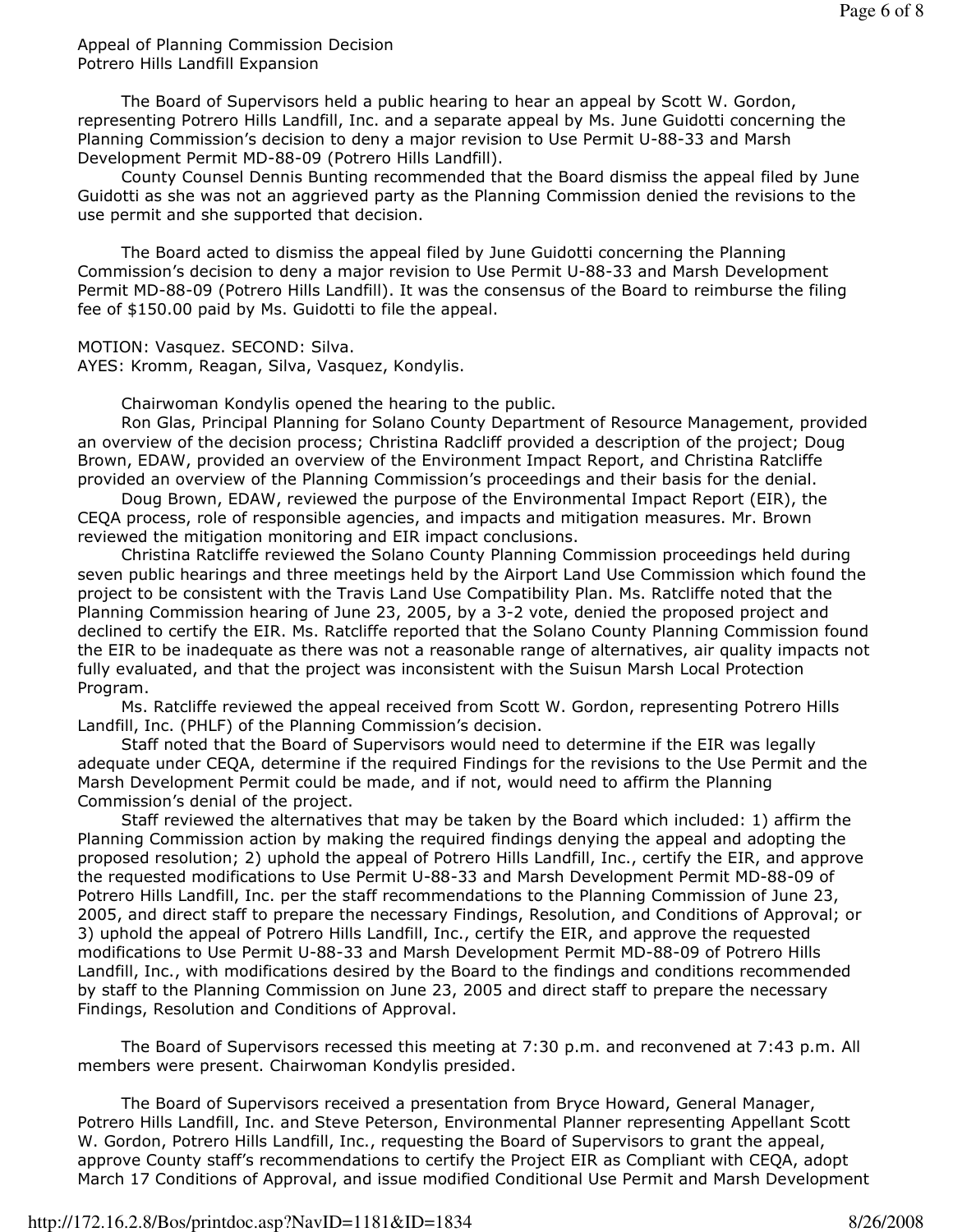Permit as there were no impacts that could not be mitigated and reviewed their mitigation proposal. Mr. Peterson reviewed the project and its consistency with the Suisun Marsh Local Protection Plan and reviewed the issues of controversy and dissent that had been received. Bryce Howard noted that the proposed project would provide stable long-term disposal capacity, increase recycling and composting programs, provide enough green energy power for 10,000 homes, and improve and protect valuable wildlife habitat within the secondary marsh zone.

 Dwight Acey, speaking on behalf of the Citizens Against the Dump Expansion, noted that they favored protection of the Suisun Marsh and their quality of life. Mr. Acey submitted a petition to the Board containing over 1,000 signatures. Mr. Acey noted that they supported the decision of the Planning Commission and it was their opinion that the EIR was flawed. Mr. Acey noted that their concerns related to a possible fire at the landfill, enforcement of regulations, Local Protection Plan violations, lighting, traffic, and tonnage from the Sonoma Landfill was not covered in the EIR. The Citizens Against the Dump Expansion requested that the Board affirm the Planning Commission's action by making the required findings denying the appeals and adopting the proposed resolution denying an application for Revision No. 2 to Use Permit No. U-88-33 and Marsh Development Permit No. MD-88-09 for the Potrero Hills Landfill, Inc.

Chairwoman opened the hearing to the public.

Concerns expressed included that mitigation of significant impacts be within the Suisun Marsh; wind blown trash and trash flying off trucks on their way to the landfill; drainage, lighting and noise impacts; the number of fires at the landfill; air quality and health concerns; impacts on wildlife habitat and loss of wetlands; vectors; metals in the soil; access roads to the landfill; increase in truck traffic coming from other communities in the region; use of biosolids; inconsistency with Suisun Marsh Protection Plan and the Local Protection Plan; inadequacies in the EIR; leakage of liners; seismic activity in the Green Valley fault; collection of methane gas to sell offsite; height of waste piles; and decrease in home prices in the vicinity of the landfill.

Proponents of the Potrero Hills Landfill (PHLF) expansion noted that the PHLF provided a stable source of waste disposal for a reasonable price for the community, funded community programs, provided funding to environmental agencies for the preservation of the Suisun Marsh, and was an asset to businesses locating in the local communities.

The Board of Supervisors recessed this meeting at 9:05 p.m. and reconvened at 9:25 p.m. All members were present. Chairwoman Kondylis presided.

 Presentations made by the Suisun Resource Conservation District; Citizens Against Dump Expansion; Ron and Christina Hoffling; EDAW; Steve Peterson, representing Potrero Hills Landfill; and Fred Kogler, were made a part of the administrative record.

 As there was no one else present who wished to speak on this matter, Chairwoman Kondylis closed the public hearing.

 At the conclusion of discussion by the Board of Supervisors, the Board directed staff to provide the Board with information relating to the amount of waste, the type of waste and the origin of waste delivered to PHLF; a 5 year record of landfill violations; data relating to freeway litter, vehicles using the freeways, and the amount of litter likely to come from garbage haulers; increases in landfill traffic; the legality of off-site mitigation and consistency of off-site mitigations with the Local Protection Plan for the Suisun Marsh; which conditions, if any, imposed on the Norcal Hay Road Landfill Use Permit, primarily with respect to litter and air quality, might similarly be imposed on the PHLF Use Permit/Marsh Development permit in order to ensure that both landfills are treated consistently; the possibility of ensuring that Solano County gets priority in the future for the limited amount of landfill capacity that may result from limitations placed on truck traffic in the Use Permit/Marsh Development Permit; and whether there were laws requiring that trucks be marked and numbered.

The Board continued this matter to August 23, 2005 at 6:00 p.m. in the Solano County Board of Supervisors Chambers.

Agenda Item No. Adjournment

 The Board of Supervisors adjourned this meeting at 10:45 P.M. in memory of James Nelson "Jim" Whalen, Patricia Ann O'Dowd, Zola Bommersbach, and Beuford Calvin Moore.